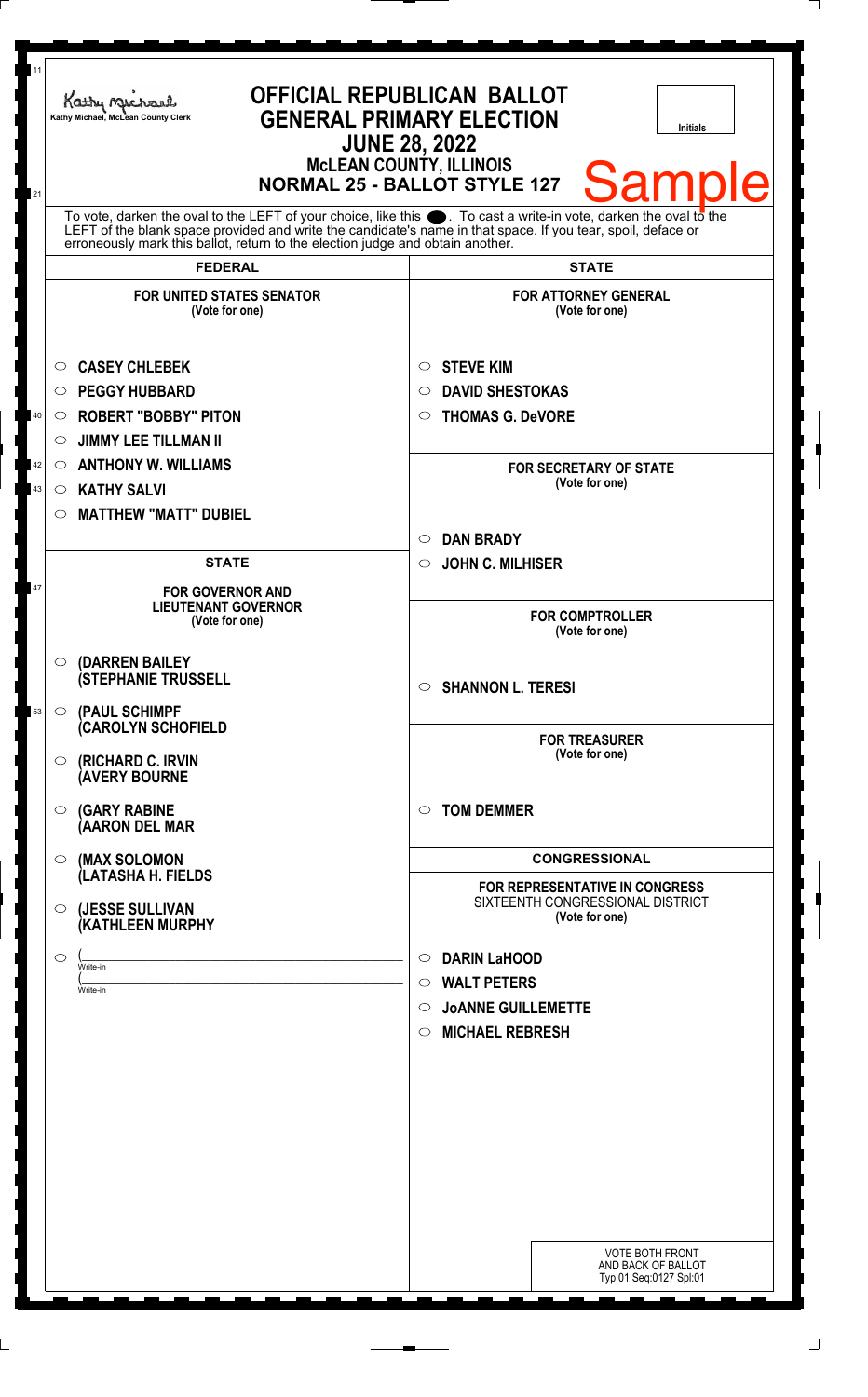| <b>LEGISLATIVE</b>                                                                                                         | <b>JUDICIAL</b>                                                                                                                     |
|----------------------------------------------------------------------------------------------------------------------------|-------------------------------------------------------------------------------------------------------------------------------------|
|                                                                                                                            |                                                                                                                                     |
| <b>FOR STATE SENATOR</b><br>FIFTY-THIRD LEGISLATIVE DISTRICT<br>(Vote for one)                                             | FOR JUDGE OF THE CIRCUIT COURT<br>ELEVENTH JUDICIAL CIRCUIT<br>(To fill the vacancy of the Hon. Scott Drazewski)<br>(Vote for one)  |
| <b>JASON BARICKMAN</b><br>$\circ$                                                                                          | <b>CARLA BARNES</b><br>$\circ$                                                                                                      |
| <b>REPRESENTATIVE</b>                                                                                                      |                                                                                                                                     |
| <b>FOR REPRESENTATIVE</b><br>IN THE GENERAL ASSEMBLY<br>ONE HUNDRED AND FIFTH<br>REPRESENTATIVE DISTRICT<br>(Vote for one) | FOR JUDGE OF THE CIRCUIT COURT<br>ELEVENTH JUDICIAL CIRCUIT<br>(To fill the vacancy of the Hon. Paul G. Lawrence)<br>(Vote for one) |
| <b>DONALD RAY RIENTS</b><br>$\circ$                                                                                        | <b>DON KNAPP</b><br>$\circ$                                                                                                         |
| <b>DENNIS TIPSWORD, JR.</b><br>$\circ$                                                                                     | <b>AMY McFARLAND</b><br>$\circ$                                                                                                     |
| <b>MIKE KIRKTON</b><br>$\circ$                                                                                             |                                                                                                                                     |
| <b>KYLE HAM</b><br>$\circ$                                                                                                 | <b>PRECINCT</b>                                                                                                                     |
| <b>COUNTY</b>                                                                                                              | FOR PRECINCT COMMITTEEPERSON<br><b>NORMAL 25</b><br>(Vote for one)                                                                  |
| <b>FOR COUNTY CLERK</b><br>(Vote for one)                                                                                  |                                                                                                                                     |
|                                                                                                                            | <b>STAN NORD</b><br>$\circ$                                                                                                         |
| <b>KATHY MICHAEL</b><br>$\circ$                                                                                            |                                                                                                                                     |
| <b>FOR COUNTY TREASURER</b><br>(Vote for one)                                                                              |                                                                                                                                     |
| <b>REBECCA C. McNEIL</b><br>$\circ$                                                                                        |                                                                                                                                     |
| <b>FOR COUNTY SHERIFF</b><br>(Vote for one)                                                                                |                                                                                                                                     |
| <b>MATT LANE</b><br>$\circ$                                                                                                |                                                                                                                                     |
| <b>REGIONAL OFFICE</b><br><b>OF EDUCATION</b>                                                                              |                                                                                                                                     |
| FOR REGIONAL SUPERINTENDENT OF SCHOOLS<br>(DeWITT, LIVINGSTON, LOGAN AND McLEAN COUNTIES)<br>(Vote for one)                |                                                                                                                                     |
| <b>MARK E. JONTRY</b><br>$\circ$                                                                                           |                                                                                                                                     |
| <b>COUNTY BOARD</b>                                                                                                        |                                                                                                                                     |
| <b>FOR COUNTY BOARD MEMBER</b><br><b>COUNTY BOARD DISTRICT 5</b><br>(Vote for not more than two)                           |                                                                                                                                     |
| $\circ$                                                                                                                    |                                                                                                                                     |
| Write-in                                                                                                                   | YOU HAVE NOW                                                                                                                        |
| $\circlearrowright$<br>Write-in                                                                                            | <b>COMPLETED VOTING</b>                                                                                                             |
|                                                                                                                            | <b>VOTE BOTH FRONT</b><br>AND BACK OF BALLOT<br>Typ:01 Seq:0127 Spl:01                                                              |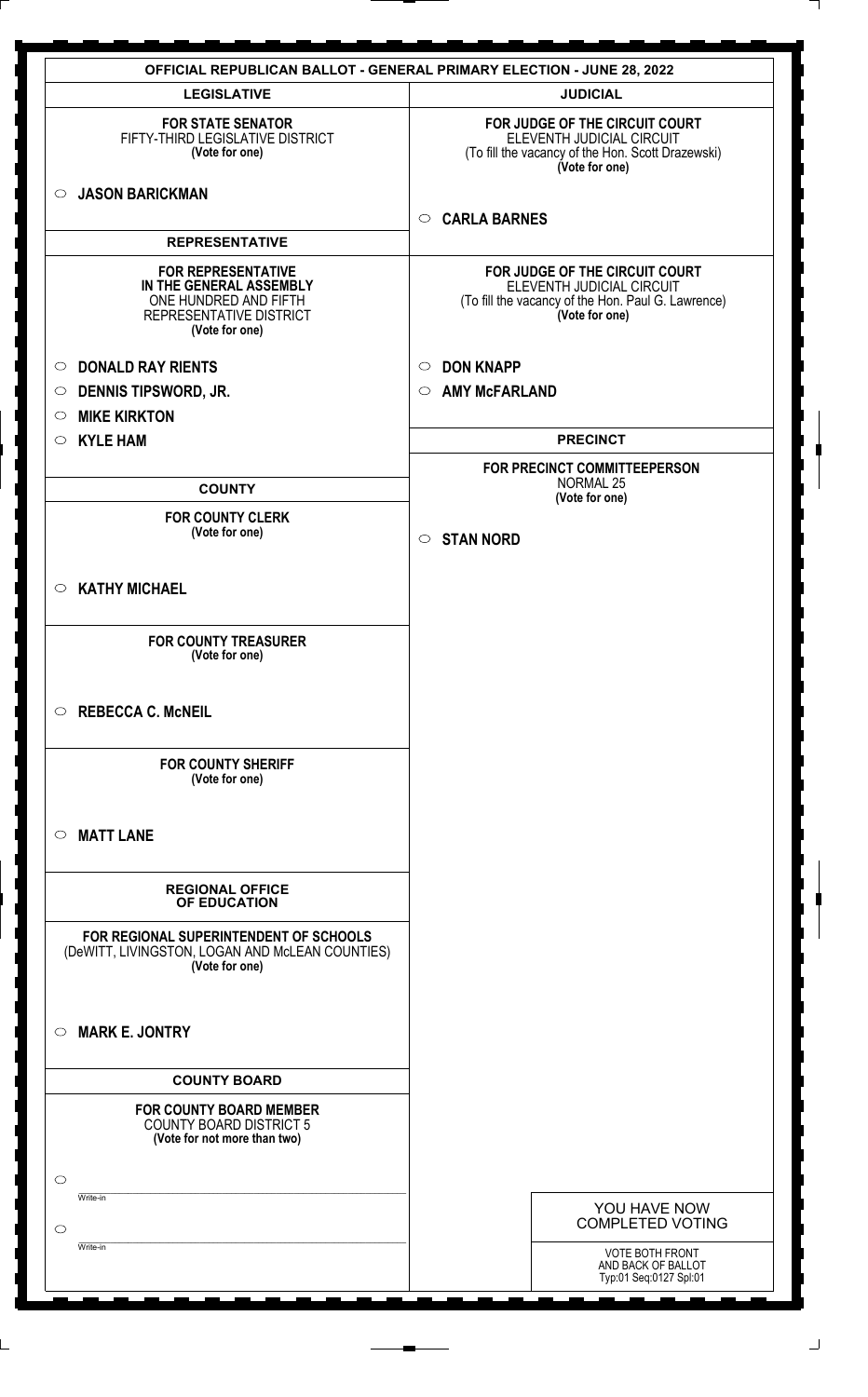| 11<br>21 | Kathy Michael<br>Kathy Michael, McLean County Clerk                                                                                                                                                                                                                                                                | <b>OFFICIAL REPUBLICAN BALLOT</b><br><b>GENERAL PRIMARY ELECTION</b><br><b>Initials</b><br><b>JUNE 28, 2022</b><br><b>McLEAN COUNTY, ILLINOIS</b><br><b>Sample</b><br><b>NORMAL 25 - BALLOT STYLE 128</b> |
|----------|--------------------------------------------------------------------------------------------------------------------------------------------------------------------------------------------------------------------------------------------------------------------------------------------------------------------|-----------------------------------------------------------------------------------------------------------------------------------------------------------------------------------------------------------|
|          | To vote, darken the oval to the LEFT of your choice, like this . To cast a write-in vote, darken the oval to the<br>LEFT of the blank space provided and write the candidate's name in that space. If you tear, spoil, deface or<br>erroneously mark this ballot, return to the election judge and obtain another. |                                                                                                                                                                                                           |
|          | <b>FEDERAL</b>                                                                                                                                                                                                                                                                                                     | <b>STATE</b>                                                                                                                                                                                              |
|          | <b>FOR UNITED STATES SENATOR</b><br>(Vote for one)                                                                                                                                                                                                                                                                 | <b>FOR ATTORNEY GENERAL</b><br>(Vote for one)                                                                                                                                                             |
|          | <b>CASEY CHLEBEK</b><br>O                                                                                                                                                                                                                                                                                          | <b>STEVE KIM</b><br>$\circ$                                                                                                                                                                               |
|          | <b>PEGGY HUBBARD</b><br>O                                                                                                                                                                                                                                                                                          | <b>DAVID SHESTOKAS</b><br>O                                                                                                                                                                               |
| 40       | <b>ROBERT "BOBBY" PITON</b><br>$\circ$                                                                                                                                                                                                                                                                             | <b>THOMAS G. DeVORE</b><br>O                                                                                                                                                                              |
|          | <b>JIMMY LEE TILLMAN II</b><br>O                                                                                                                                                                                                                                                                                   |                                                                                                                                                                                                           |
| 42       | <b>ANTHONY W. WILLIAMS</b><br>$\circ$                                                                                                                                                                                                                                                                              | <b>FOR SECRETARY OF STATE</b>                                                                                                                                                                             |
| 43       | <b>KATHY SALVI</b><br>$\circ$                                                                                                                                                                                                                                                                                      | (Vote for one)                                                                                                                                                                                            |
|          | <b>MATTHEW "MATT" DUBIEL</b><br>$\circ$                                                                                                                                                                                                                                                                            |                                                                                                                                                                                                           |
|          |                                                                                                                                                                                                                                                                                                                    | <b>DAN BRADY</b><br>$\circ$                                                                                                                                                                               |
|          | <b>STATE</b>                                                                                                                                                                                                                                                                                                       | <b>JOHN C. MILHISER</b><br>$\circ$                                                                                                                                                                        |
| 47       | <b>FOR GOVERNOR AND</b>                                                                                                                                                                                                                                                                                            |                                                                                                                                                                                                           |
|          | <b>LIEUTENANT GOVERNOR</b><br>(Vote for one)                                                                                                                                                                                                                                                                       | <b>FOR COMPTROLLER</b><br>(Vote for one)                                                                                                                                                                  |
|          | $\circ$ (DARREN BAILEY                                                                                                                                                                                                                                                                                             |                                                                                                                                                                                                           |
|          | <b>(STEPHANIE TRUSSELL</b><br>$\circ$ (PAUL SCHIMPF                                                                                                                                                                                                                                                                | <b>SHANNON L. TERESI</b><br>$\circ$                                                                                                                                                                       |
| 54       | (CAROLYN SCHOFIELD                                                                                                                                                                                                                                                                                                 | <b>FOR TREASURER</b><br>(Vote for one)                                                                                                                                                                    |
|          | $\circ$ (RICHARD C. IRVIN<br><b>(AVERY BOURNE</b>                                                                                                                                                                                                                                                                  |                                                                                                                                                                                                           |
|          | $\circ$ (GARY RABINE<br>(AARON DEL MAR                                                                                                                                                                                                                                                                             | <b>TOM DEMMER</b><br>◯                                                                                                                                                                                    |
|          | <b>O</b> (MAX SOLOMON<br>(LATASHA H. FIELDS                                                                                                                                                                                                                                                                        | <b>CONGRESSIONAL</b>                                                                                                                                                                                      |
|          | $\circ$ (JESSE SULLIVAN<br>(KATHLEEN MURPHY                                                                                                                                                                                                                                                                        | <b>FOR REPRESENTATIVE IN CONGRESS</b><br>SIXTEENTH CONGRESSIONAL DISTRICT<br>(Vote for one)                                                                                                               |
|          |                                                                                                                                                                                                                                                                                                                    |                                                                                                                                                                                                           |
|          | $\circ$<br>Write-in                                                                                                                                                                                                                                                                                                | <b>DARIN LaHOOD</b><br>$\circ$                                                                                                                                                                            |
|          | Write-in                                                                                                                                                                                                                                                                                                           | <b>WALT PETERS</b><br>$\circ$                                                                                                                                                                             |
|          |                                                                                                                                                                                                                                                                                                                    | <b>JOANNE GUILLEMETTE</b><br>$\circ$                                                                                                                                                                      |
|          |                                                                                                                                                                                                                                                                                                                    | <b>MICHAEL REBRESH</b><br>$\circ$                                                                                                                                                                         |
|          |                                                                                                                                                                                                                                                                                                                    |                                                                                                                                                                                                           |
|          |                                                                                                                                                                                                                                                                                                                    |                                                                                                                                                                                                           |
|          |                                                                                                                                                                                                                                                                                                                    |                                                                                                                                                                                                           |
|          |                                                                                                                                                                                                                                                                                                                    |                                                                                                                                                                                                           |
|          |                                                                                                                                                                                                                                                                                                                    |                                                                                                                                                                                                           |
|          |                                                                                                                                                                                                                                                                                                                    |                                                                                                                                                                                                           |
|          |                                                                                                                                                                                                                                                                                                                    |                                                                                                                                                                                                           |
|          |                                                                                                                                                                                                                                                                                                                    | <b>VOTE BOTH FRONT</b>                                                                                                                                                                                    |
|          |                                                                                                                                                                                                                                                                                                                    | AND BACK OF BALLOT<br>Typ:01 Seq:0128 Spl:01                                                                                                                                                              |
|          |                                                                                                                                                                                                                                                                                                                    |                                                                                                                                                                                                           |